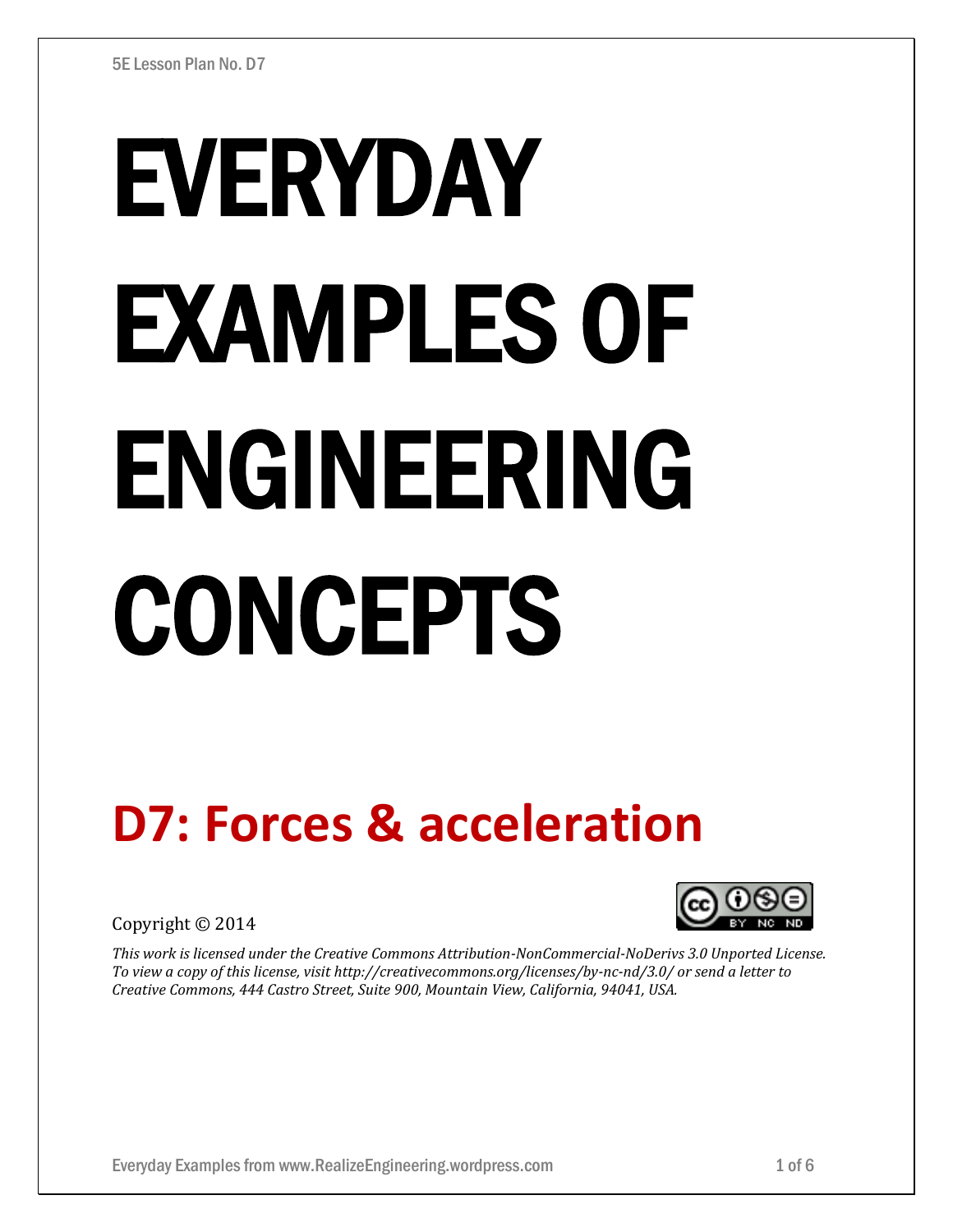*This is an extract from 'Real Life Examples in Dynamics: Lesson plans and solutions' edited by Eann A. Patterson, first published in 2006 (ISBN:978-0-615-20394-2) which can be obtained online at www.engineeringexamples.org and contains suggested exemplars within lesson plans for Sophomore Solids Courses. Prepared as part of the NSF-supported project (#0431756) entitled: "Enhancing Diversity in the Undergraduate Mechanical Engineering Population through Curriculum Change".* 

# **INTRODUCTION**

# (from *'Real Life Examples in Dynamics: Lesson plans and solutions'*)

These notes are designed to enhance the teaching of a junior level course in dynamics, increase the accessibility of the principles, and raise the appeal of the subject to students from diverse backgrounds. The notes have been prepared as skeletal lesson plans using the principle of the 5Es: Engage, Explore, Explain, Elaborate and Evaluate. The 5E outline is not original and was developed by the Biological Sciences Curriculum Study<sup>1</sup> in the 1980s from work by Atkin and Karplus<sup>2</sup> in 1962. Today this approach is considered to form part of the constructivist learning theory and a number of websites provide easy-to-follow explanations of them<sup>3</sup>.

These notes are intended to be used by instructors and are written in a style that addresses the instructor, however this is not intended to exclude students who should find the notes and examples interesting, stimulating and hopefully illuminating, particularly when their instructor is not utilizing them. In the interest of brevity and clarity of presentation, standard derivations and definitions are not included since these are readily available in textbooks which these notes are not intended to replace but rather to supplement and enhance. Similarly, it is anticipated that these lessons plans can be used to generate lectures/lessons that supplement those covering the fundamentals of each topic.

It is assumed that students have acquired a knowledge and understanding of topics usually found in a Sophomore level course in Statics, including free-body diagrams and efficiency.

This is the second in a series of such notes. The first in the series entitled 'Real Life Examples in Mechanics of Solids' edited by Eann Patterson (ISBN: 978-0-615-20394-2) was produced in 2006 and is available on-line at www.engineeringexamples.org.

# **Acknowledgements**

 $\overline{a}$ 

Many of these examples have arisen through lively discussion in the consortium supported by the NSF grant (#0431756) on "Enhancing Diversity in the Undergraduate Mechanical Engineering Population through Curriculum Change" and the input of these colleagues is cheerfully acknowledged as is the support of National Science Foundation.

Eann A. Patterson *A.A. Griffith Chair of Structural Materials and Mechanics School of Engineering, University of Liverpool, Liverpool, UK & Royal Society Wolfson Research Merit Award Recipient*

<sup>1</sup> Engleman, Laura (ed.), *The BSCS Story: A History of the Biological Sciences Curriculum Study*. Colorado Springs: BSCS, 2001.

<sup>2</sup> Atkin, J. M. and Karplus, R. (1962). Discovery or invention? *Science Teacher* 29(5): 45.

<sup>3</sup> e.g. Trowbridge, L.W., Bybee, R.W., *Becoming a secondary school science teacher*. Merrill Pub. Co. Inc., 1990.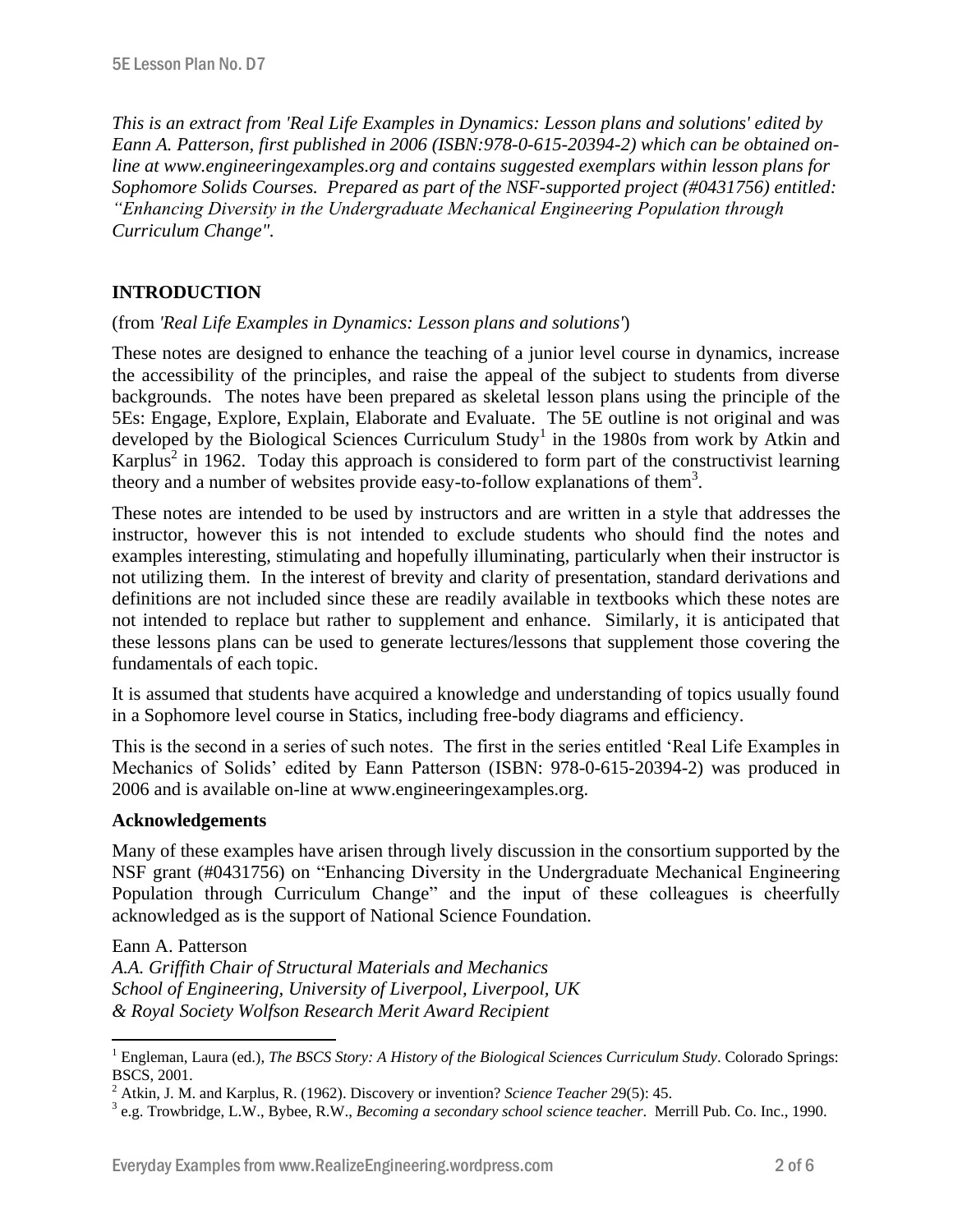# **PLANE MOTION OF RIGID BODIES**

### 7. Topic**: Forces & acceleration**

#### **Engage:**

Ride your bike into class, apply the front brakes too hard so that the rear wheel just begins to lift off the ground. Wear a helmet!

# **Explore:**

Dismount from your bike and standing on the floor, demonstrate how applying the front brakes when gripping the handle-bars causes the rear wheel of the bike to lift off the floor. Use a mountaineering karabiner or other similar clip to suspend a backpack of books on the bike saddle. Invite members of the class, standing on the floor, to repeat the demonstration with different numbers of books in the backpack and with backpack suspended at different locations. Talk about the moment of inertia as a measure of the resistance of a body (the bike and backpack in this case) to angular acceleration (tendency for the rear wheel to lift in this case) in the same way that mass is a measure of body's resistance to acceleration (i.e. Newton's Second Law).



# **Explain :**

When the front brake is locked so that there is no motion of the front wheel relative to the bike. then the bike (including the front wheel) and backpack rotate about the point on the front wheel that is in contact with the road, i.e. *A*



The moment of inertia of a body of mass, *m* about an axis is:

 $I = \int r^2 dm$ *m*

where *r* is the perpendicular distance from the axis to an arbitrary element *dm*. The moment of inertia for a solid cuboid of height *h*, width, *w* depth *d* and mass *m* is: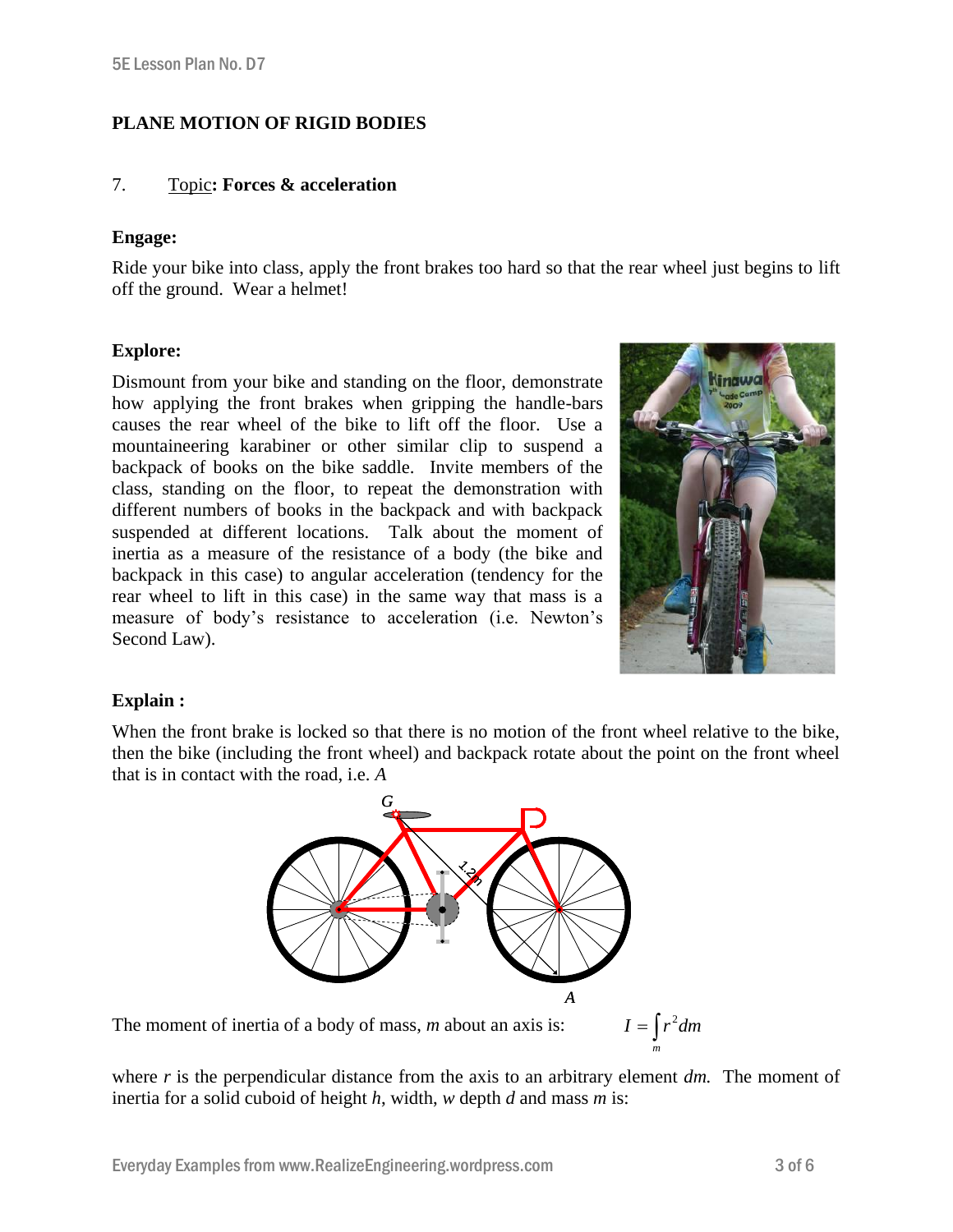$$
I_h = \frac{m}{12} \left( w^2 + d^2 \right)
$$

where  $I_h$  is the moment of inertia about the axis through the center of mass parallel to the height dimension. So, for a pile of textbooks in a backpack of mass 3.8 kg and of dimensions  $0.12\times0.21\times0.26$ m:

$$
I_h = \frac{m}{12} (w^2 + d^2) = \frac{3.8}{12} (0.21^2 + 0.26^2) = 0.035 \text{ kg.m}^2
$$

When the moment of inertia,  $I_G$  about the body's center of mass is known then the moment of inertia, *I* about any other parallel axis is given by the parallel axis theorem:

$$
I = I_G + mb^2
$$

where  $b$  is the perpendicular distance between the axes. So if we assume that the center of mass of the backpack is at the location, *G* in the diagram above then, its moment of inertia about *A, I<sup>A</sup>* is given by:

$$
I_A = I_G + mb^2 = 0.035 + (3.8 \times 1.2^2) = 0.035 + 5.47 = 5.51 \,\text{kg.m}^2
$$

We neglected the moment of inertia of the backpack but this is inconsequential because the second term in the expression above dominates and location of the backpack and the mass of the books has a huge effect on the resistance to rotational acceleration.

#### **Elaborate**

The equation of rotational motion is given by:  $\sum M_G = I_G \alpha$ 

where the moments  $M_G$  are considered about an axis through the center of mass and  $\alpha$  is the angular acceleration of the body.

When a child rolls down a steep grassy bank (roly-poly) we can calculate their acceleration by using the above expression and a few simplifying assumptions. Let us assume that the child has uniform radius of  $0.15$ m, a mass of  $40$ kg and a moment of inertia of  $0.8$ kg.m<sup>2</sup>; that the grassy bank has a 45 degree slope ( $\theta = 45^{\circ}$ ) and that we can represent the child by a cylinder or imagine them in a plastic pipe.

Then, draw a free body diagram:

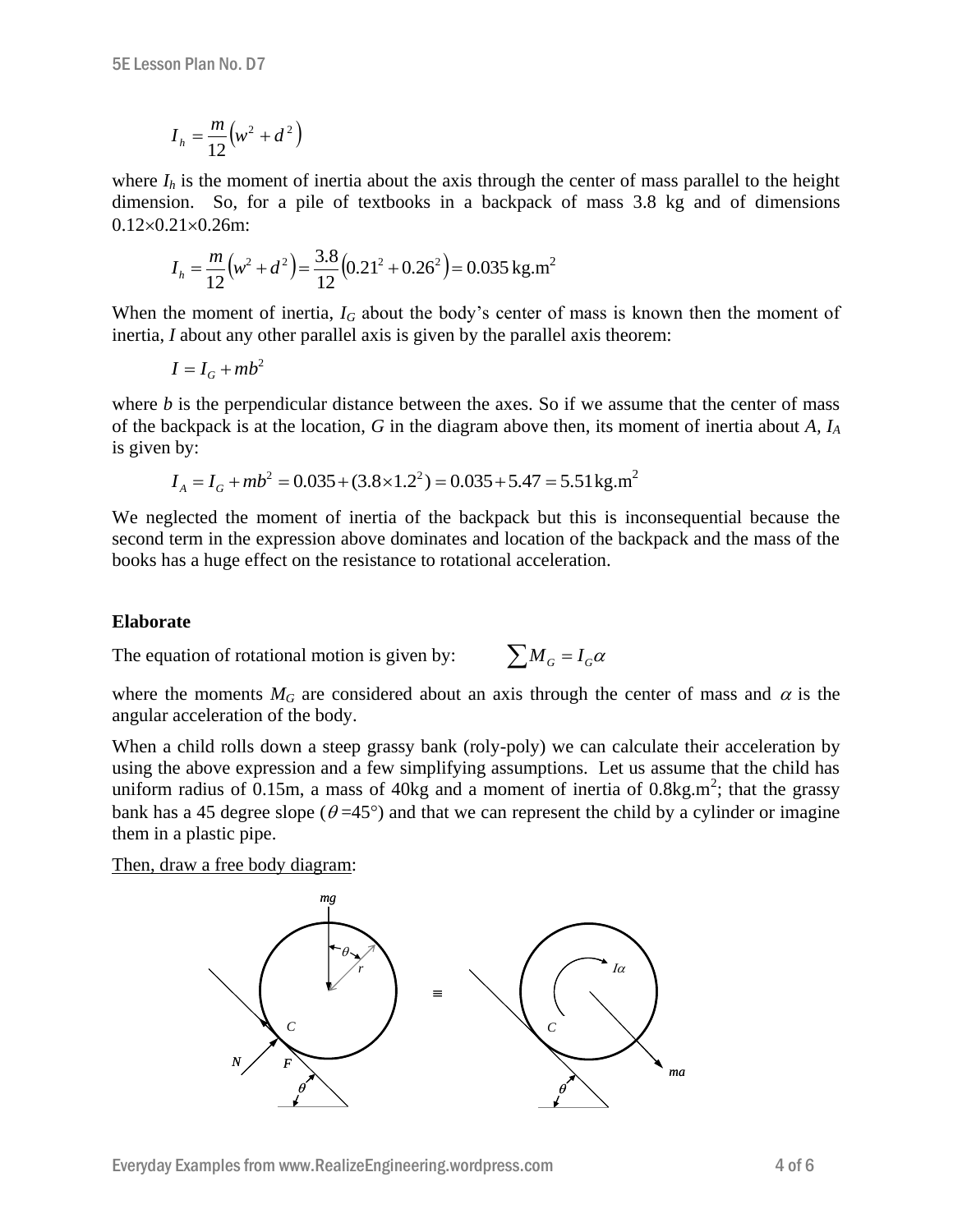Considering motion about C, the equation of rotational motion is:

$$
\sum M_c = mgr\sin\theta = (ma)r + I\alpha
$$

 $2 + 1.2$ sin  $r^2 + k$ *r g*

 $\ddot{}$  $\alpha = \frac{r \cdot g \sin \theta}{2}$ 

Now, the linear acceleration is,  $a = r\alpha$  and the radius of gyration, k is defined by  $I = mk^2$ , so  $mgr\sin\theta = (mr\alpha)r + mk^2\alpha$ 

rearranging

and

$$
a = \frac{r^2 g \sin \theta}{r^2 + k^2} = \frac{0.15^2 \times 9.81 \times \sin 45}{0.15^2 + (0.8/40)} = 3.67
$$
 ms<sup>-2</sup>

If the child starts from rest and the bank is 5m high then their velocity at the bottom can be calculated from:

$$
v^2 - u^2 = 2as
$$
  
i.e.  $v = \sqrt{2as} = \sqrt{2 \times 3.67 \times 5} = 6.1 \text{ m/s}$ 

so the child will have a speed of 6.1 m/s ( $\equiv$ 13.6 mph) at the bottom of the grassy bank.

# **Evaluate**

Ask students to attempt the following example:

#### *Example 7.1*

A pizza cutter is pushed through a thick crust pizza using a handle held such that the driving force is at 45 degrees to the cutting board. The cutting wheel and handle have a total mass of 500g. The blade is of radius 50mm with an average thickness 0.5mm and the cylindrical handle is 180mm long with a radius of 15mm. The coefficient of friction between the pizza and the blade is 0.01 and it can be assumed that the pizza exactly opposes the magnitude of the driving force with a force acting towards the axis of the cutting wheel at 10mm above the cutting board. Calculate the constant driving force required to cut through a pizza 30cm wide exiting at a velocity of  $1.5 \text{m/s}$  from a standing start – is this viable for a 12 year old child?

#### Solution:

Volume of pizza cutter wheel,

$$
V = \pi r^2 t = \pi 0.05^2 \times 0.0005 = 3.93 \times 10^{-6} \,\mathrm{m}^3
$$

So for stainless steel of density,  $\rho = 8000 \text{ kg.m}^3$ ,

the mass of the pizza cutter wheel is

 $m = \rho V = 8000 \times 3.93 \times 10^{-6} = 0.031 \,\text{kg}$ 

and the moment of inertia of the wheel about its axis of rotation is given by: